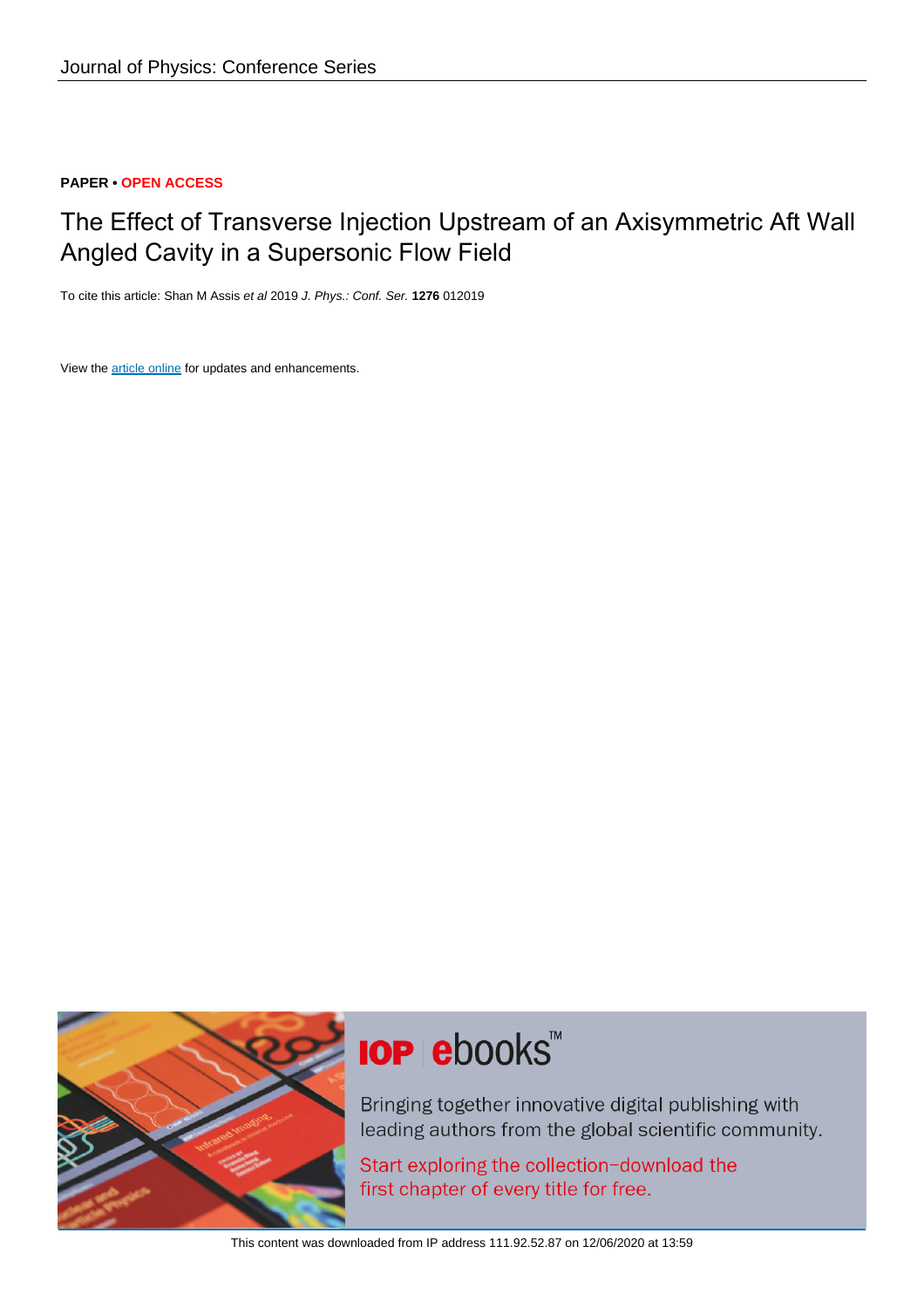IOP Conf. Series: Journal of Physics: Conf. Series **1276** (2019) 012019 doi:10.1088/1742-6596/1276/1/012019

## **The Effect of Transverse Injection Upstream of an Axisymmetric Aft Wall Angled Cavity in a Supersonic Flow Field**

Shan M Assis<sup>1</sup>, S Jeyakumar<sup>1\*</sup> and K Jayaraman<sup>2</sup>

<sup>1</sup> Aeronautical Engineering, Kalasalingam Academy of Research and Education, Krishnankoil, India – 626126. 2

Aerospace Engineering, Indian Institute of Technology Madras, Chennai, India-600036.

\*sjeyakumar1974@gmail.com

**Abstract**. Experiments are performed in a supersonic non-reacting flow facility to investigate the performance of an axisymmetric aft wall angled cavity with upstream fuel injection in a Mach 1.8 flow field. The supersonic combustor has a circular cross sectional duct in which cavities are introduced at a distance of 20 mm from the inlet. The aft wall of the cavity is tapered towards flow downstream and inclined with two step consecutive angles. Flush wall mounted injector is mounted at the upstream of the cavity. The tests are conducted at three fuel injection pressures to simulate the flow field in the present study. The mixing performance of the aft wall angled cavities are analysed based on the momentum flux distribution at the exit of the combustor and the stagnation pressure loss across the combustor and compared with the rectangular cavity. Transverse upstream injection of aft wall angled cavities enhances mixing than rectangular cavities, deliberated with less stagnation pressure loss from the former. Increase in injection pressures resulted in more uniform mixing across the flow direction of the combustor irrespective of the cavity configuration, concurrently induces more stagnation pressure loss due to increase in jet penetration depth into the main stream.

#### **1. Introduction**

Fuel injection system in supersonic flow necessitates the proper design in order to optimize the scramjet combustor efficiency [1]. The simplest method of fuel supply system is the normal injection [2] from the wall orifice of the combustor which creates a strong three dimensional shock waves during its interaction with the incoming supersonic flow. Due to the injection of jet with cross flow interaction of mainstream flow, subsonic vortex regime is formed around the jet base region [3] i.e. both the upstream and downstream region of the jet results in enhanced mixing. The cross flow mixing is established in two dimensional combustors which provides substantial stagnation pressures loss due to the formation of strong shock waves.

Many researchers [4-8] investigated the applicability of cavities in scramjet combustor in terms of mixing and flame holding. Transverse and angled fuel injection upstream of cavity in a Mach 2 flow is experimentally investigated by Gruber et al. [9], reported that the jet penetration increases with increase in injection pressure. In addition, the jet penetration rate is inversely proportional to the entrainment of fuel into the cavity. Inaddition, the mixing is enhanced between shock boundary layer and jet interaction with increase in backpressure. Wang et al. [10] investigated the hydrogen jet interaction with cavity in a supersonic stream. A stable combustion is achieved by exposing the cavity in the supersonic flow field. Moreover, increase in injection pressure, pushes the flame upstream of the cavity due to stronger shear layer separation resulting from intense heat release and jet cavity shear layer interaction which increases the flame spread rate into the main stream. Cai et al. [11] showed that upstream fuel injection with rear wall cavity expansion provides a total pressure loss than without configuration. Moreover, stable flame is observed in the cavity region for shorter injection distance and further increase in injection distance upstream from the cavity provides a stable flame downstream of the cavity. Liu et al. [12] studied the effect of mixing characteristics of kerosene injection in a scramjet combustor

Content from this work may be used under the terms of theCreative Commons Attribution 3.0 licence. Any further distribution of this work must maintain attribution to the author(s) and the title of the work, journal citation and DOI. Published under licence by IOP Publishing Ltd 1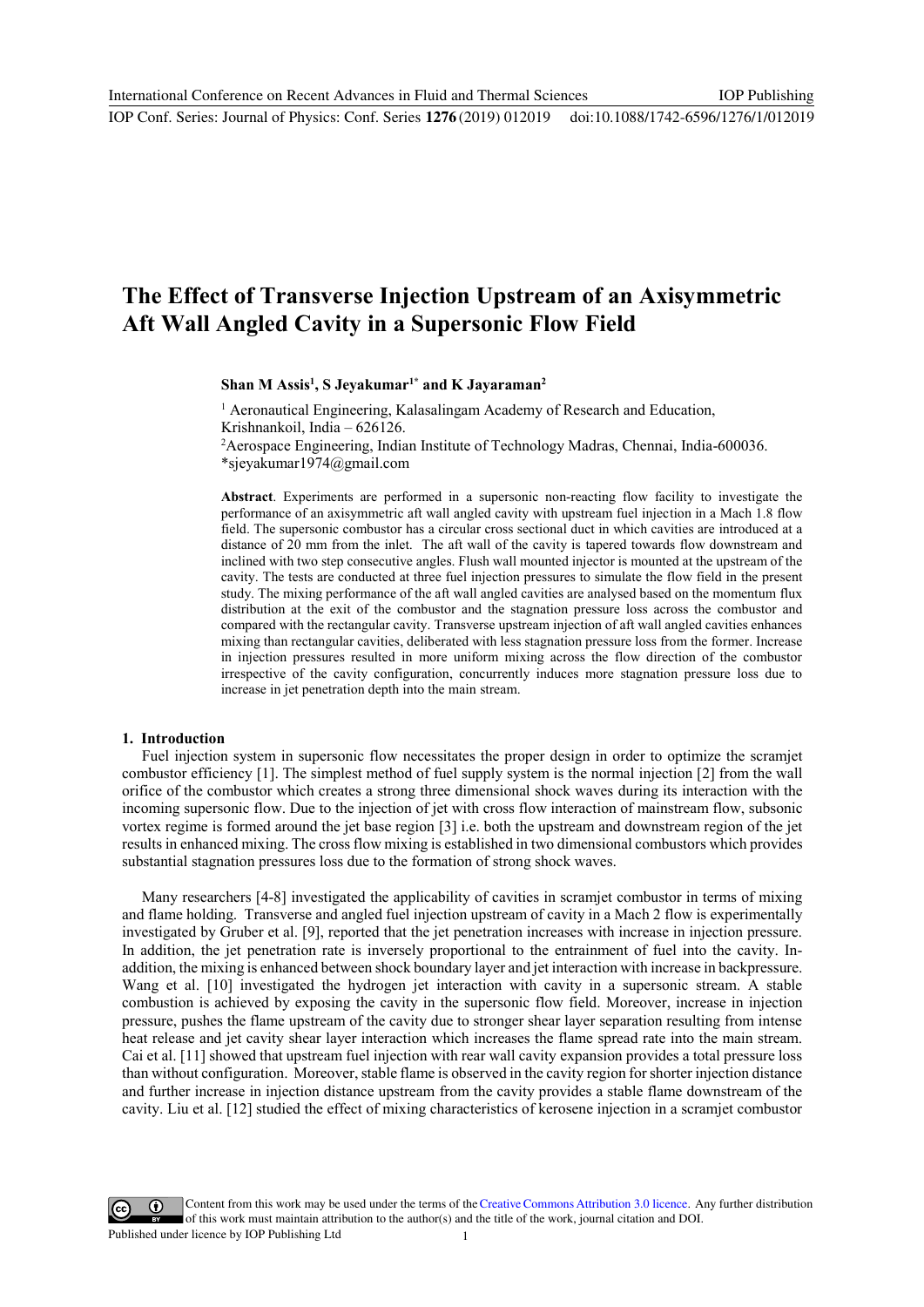under cold flow condition. The researchers reported that for higher injection pressures, the jet penetration depth increases into the main stream which could enhance the mixing.

 The open literatures reported the effect of flush wall mounted fuel injector upstream with respect to cavities in a two dimensional supersonic combustor under non-reacting and reacting flow conditions. The present work focuses on the mixing performance of transverse injection upstream of an aft wall angled cavity in a circular cross sectional combustor. The bulk mixing performance is analyzed based on the wall static pressures along the flow direction, momentum flux distribution based on the static and total pressures at the exit of the combustor and the stagnation pressure loss across the combustor.

#### **2. Details of Experiment**

The performance of an axisymmetric aft wall cavity with upstream fuel injection is experimented in a nonreacting supersonic flow facility. The tests are performed at a flow Mach number of 1.8±0.05 in a circular cross sectional duct which acts as a supersonic combustor. The diameter and length of the combustor is 26mm and 95 mm respectively. The tests are carried out at an operating pressure of 0.58Mpa and temperature of 305K. A flush wall fuel injector of 1mm in diameter is mounted at a distance of 10mm from the inlet of the combustor. Three injection pressures of 7 bar, 7.5 bar and 8.0 bar are considered and compared with no injection case. Air is used as the injectant to stimulate the fuel in the non-reacting flow experiments. Axisymmetric open cavities are placed 10mm downstream of the injector. The cavities are of constant depth and base length. The aft wall of the cavity is inclined to two consecutive angles with the flow direction is shown in figure 2. The primary angle  $(\theta_1)$  of the cavity is kept at 30 degrees and the secondary angle  $(\theta_2)$  is varying at 15, 30, and 45 degrees which is listed in table 1. The schematic view of the supersonic combustor model is shown in figure 1.



| Notation Cavity |     | Effective | Primary angle       | Secondary angle     |
|-----------------|-----|-----------|---------------------|---------------------|
|                 | L/D | Le/D      | $\theta_1$ (degree) | $\theta_2$ (degree) |
| 90,90           |     | 4.0       | 90                  | 90                  |
| 30,45           | 4.9 | 5.3       | 30                  | 45                  |
| 30,30           | 4.9 | 5.7       | 30                  | 30                  |

30,15 4.9 6.65 30 15

**Table 1.** Geometrical details of cavity configurations

Static pressure ports of 1mm in diameter is located at the bottom wall of the combustor along the flow direction. The static pressures are measured using a scanning type pressure transducer (Scanivalve, Model: DSA3218, range: 0 to 1725 kPa, accuracy: ±0.5%) and processed through a Lab view program. The experiments are accomplished three times under identical working conditions for each tests to ensure the repeatability. A long cone supersonic static and pitot stagnation probes are employed at the combustor exit to measure the radial pressure distributions. The uncertainty in the pressure measurements of the present experiment is estimated to be less than  $\pm$  2%.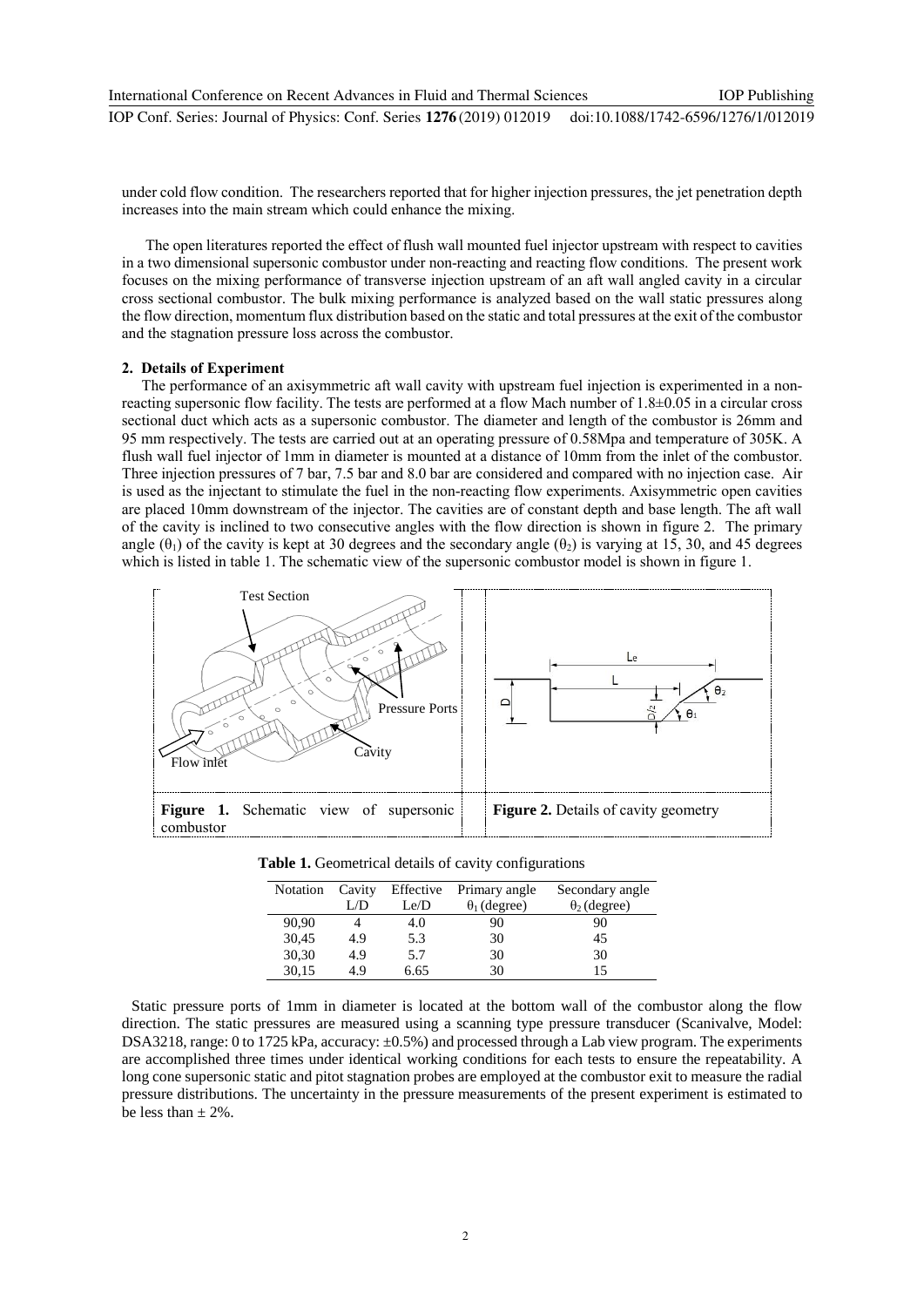#### **3. Results and Discussion**

#### 3.1 *Static Pressure Distribution*

Figure 3. shows the wall static pressure values at different axial locations (x/Lc) for three injection pressures of different cavity configuration and compared with no injection case. In the plot 'x' denotes the static pressure port location from the inlet to the total length 'Lc' of the combustor. In case of no injection [5], the static pressure increases at the cavity region due to separation and reattachment of shear layer at the leading and trailing edges of the rectangular cavity. As the aft wall secondary angle  $(\theta_2)$  of the cavity reduces from 90 degree to 15 degrees, static pressure at the cavity base reduces due to more entrainment of fluid into the cavity and shows a peak value at the slant aft wall of the cavity due to strong shock waves resulting from reattachment of shear layers which is due to the formation stable flow field above the cavity region, as observed [13]. In case of transverse injection as illustrated in figure 3, a static pressure values are higher at x/Lc=0.16 due to upstream wall boundary layer separation, creates a subsonic region for mixing of fuel and air at the injection location [14]. The static pressure profile downstream of the injector location also exhibits similar profile with no injection case with higher values indicates an increase in entrainment rate of the flow into the cavity.



Figure 3. Static Pressure Distribution for Various Upstream Injection Pressures in Aft Wall Angled Cavities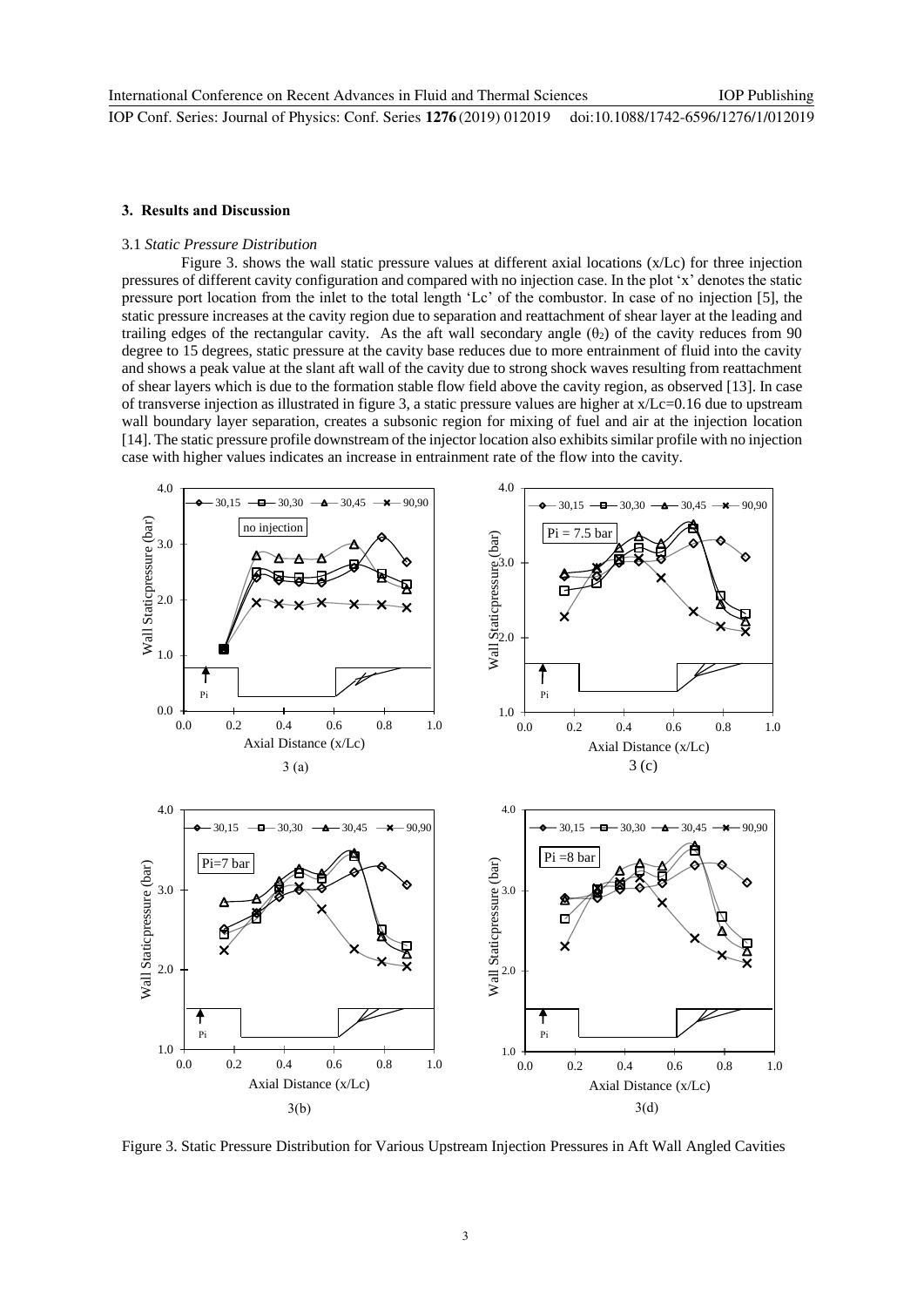As the aft wall angle  $(\theta_2)$  of the cavity reduced from 90 to 15 degrees, the static pressure value is high at the aft wall due to reattachment of shear layers which spans over the entire length of the aft wall which creates a compressive zone in the region. Increment of injection pressures from 7 bar to 8bar increase the wall static pressure values along the axial direction of flow. Flow visualization studies could not be established to visualize the flow pattern due to circular cross sectional combustor. Based on the open literatures in the two dimensional combustors, it is believed that the flow pattern follows the similar array with the two dimensional aft wall angled cavities [13].

#### 3.2 Momentum flux distribution

The qualitative mixing performance of the transverse injection into the core flow is analysed based on momentum flux distribution at the exit plane of the combustor. The momentum flux (MF) values are calculated based on the following equation,

#### $μ = p (1+γM<sup>2</sup>)$ ) (1)

In the equation, the static pressures and Mach numbers are calculated based on the measured values of static and stagnation pressures using Rayleigh pitot formula. In an axisymmetric combustor, momentum flux value is higher at the centre due to higher operating pressure than at the wall of the combustor. The constant momentum flux profile normal to the axial direction of the flow indicates a uniform mixing across the combustor which is necessary for combustion processes.



Figure 4. Momentum flux Profile for Various Upstream Injection Pressures in Aft Wall Angled Cavities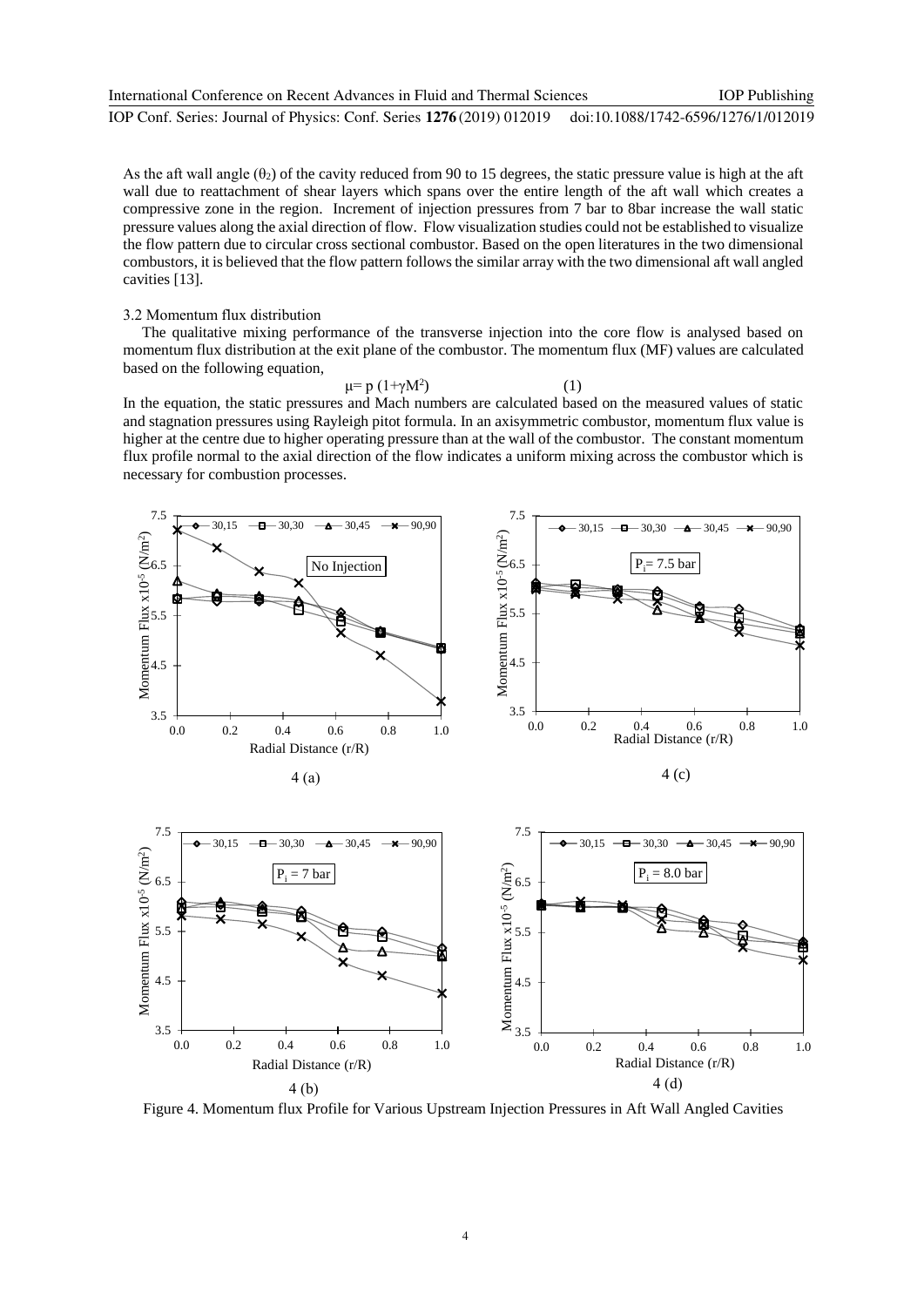| International Conference on Recent Advances in Fluid and Thermal Sciences                                 | <b>IOP</b> Publishing |
|-----------------------------------------------------------------------------------------------------------|-----------------------|
| IOP Conf. Series: Journal of Physics: Conf. Series 1276 (2019) 012019 doi:10.1088/1742-6596/1276/1/012019 |                       |

Figure 4 shows the momentum flux distribution of cavities for varying injection pressures and compared with no injection. In case of no injection [5] (fig4.a), for rectangular cavity, the momentum flux value is high at the centre and low near the wall of the combustor indicates a non-uniform mixing of the flow. As the primary aft wall angle  $(\theta_1)$  of the cavity is reduced to 30 degrees, the MF value is decreased at the centre and increases near the wall due to shear layer separation and reattachment from the aft wall of the cavity which enhances uniform mixing.

 It can be observed from the Figure 4(b) that the transverse injection changes the MF profile more uniform for all the cavity configurations. For rectangular cavity (90, 90), a sudden change in the MF profile is observed due to jet penetration into the main stream which creates a subsonic region over the cavity and downstream enhances mixing of the flow. For the cavity with aft wall angle of  $(\theta_1)30$  degrees, the MF distribution is more uniform with decrease in the secondary aft wall angle  $(\theta_2)$  from 45 degrees to 15 degrees. Increase in injection pressures as represented in Figures 4(c) and 4(d) that provides a uniform MF profile irrespective of cavity configurations with marginal increase in the MF values.

#### 3.*3 Stagnation Pressure loss*

 Enhancement in mixing using cavities with transverse injection provides a uniform mixing profile, it is necessary to analyse the stagnation pressure loss incurred due to the shock waves emerges from the cavity and transverse injection. The loss in stagnation pressures across the combustor is calculated based on the difference in stagnation pressures at the inlet to exit of the combustor to the inlet stagnation pressure. The stagnation pressure loss for no injection and injection conditions are plotted and compared with rectangular cavity (90, 90) for various secondary aft wall angled cavities as shown in figure 5. From the plot, it is noticed that aft wall angled cavities for  $\theta_2$  at 30 degrees provide less stagnation pressure loss of about ~8% which indicates a stable flow field above the cavity region than rectangular cavity. Increase in injection pressure increases the stagnation pressure loss due to increment in jet penetration depth into the core flow resulting in strong shock waves.



Figure 5. Stagnation pressure loss for different cavity configurations with varying injection pressures

#### **4. Conclusion**

The effect of aft wall angled cavities with upstream transverse injection in a non-reacting Mach 1.8 axisymmetric flow field is experimentally investigated. The axisymmetric cavities are mounted inside a cylindrical duct which acts as the supersonic combustor. Aft wall of the cavity is inclined with two step consecutive angles. Flush wall mounted fuel injector is located upstream of the cavity. Air is used as the inject ant to stimulate fuel for the non-reacting flow conditions. Three injection pressures are considered to investigate